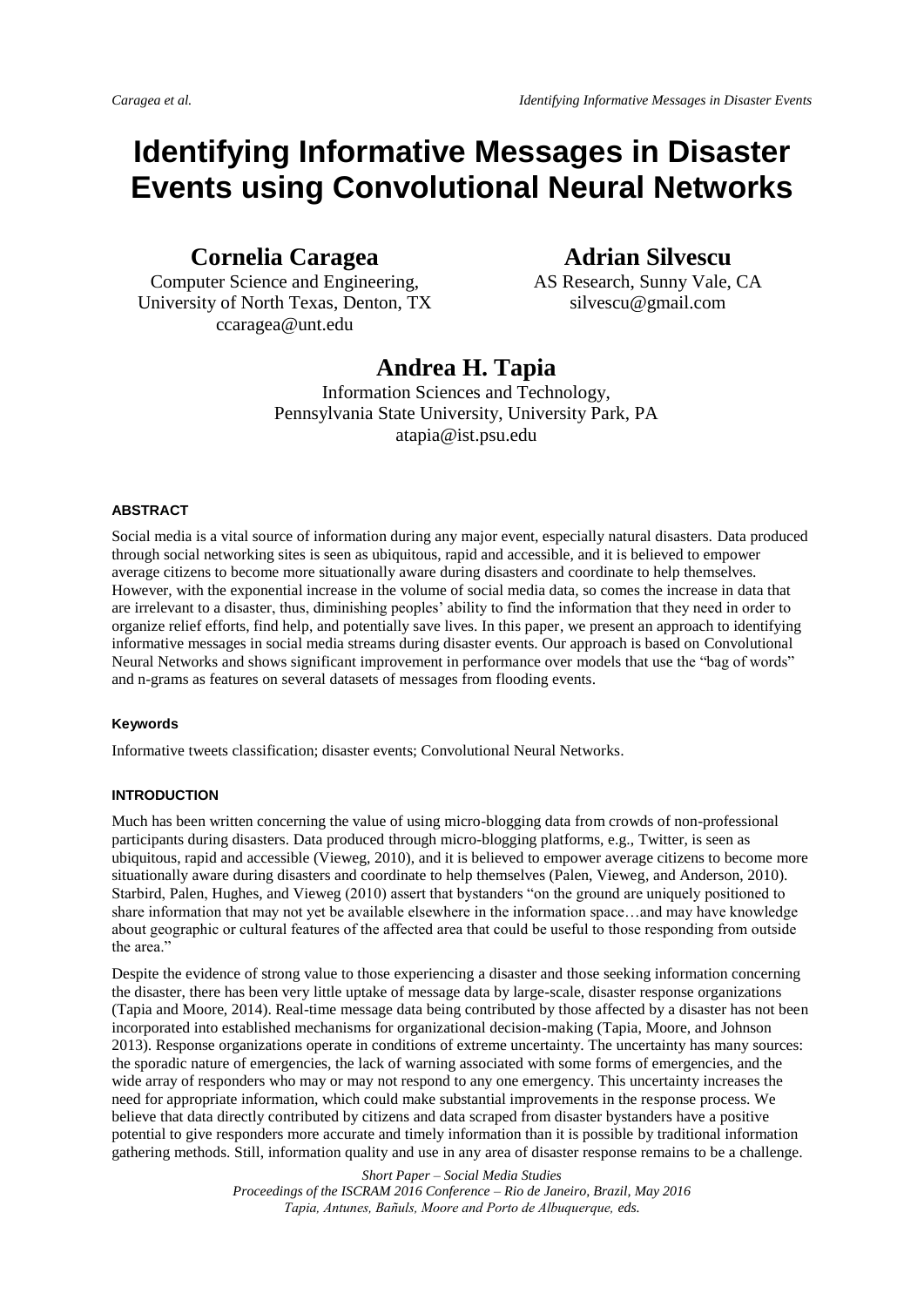Through this research, we seek to find mechanisms to *automatically* identify the disaster-related Twitter posts (or tweets) that are informative in nature and to filter out those that are not informative to the disaster. Specifically, we formulate the problem as a classification problem and propose to use a *Convolutional Neural Network* approach for text classification to classify a tweet as either "informative" or "not informative" according to its information content. Table 1 shows examples of tweets extracted from one of the disasters in our dataset, i.e., Alberta flooding. The tweets are labeled as *informative* or *not informative*.

| Tweet                                                                                                                                     | Label           |
|-------------------------------------------------------------------------------------------------------------------------------------------|-----------------|
| 1. "Shakespeare in the park. #abflood http://t.co/XW4Fn27tVy."                                                                            | not informative |
| 2. "Unreal situation with all the flooding in Calgary. Grateful that my home is safe."                                                    | not informative |
| 3. "RT @weathernetwork: Insane photo of flooded parkade in Discovery Ridge via<br>@GlobalCalgary: http://t.co/xAjppUJU6Y. #yyc #abflood." | informative     |
| 4. "RT @CalgaryPolice: Clarifying a rumour for #yyc. There are NO zoo animals being<br>sheltered at the Courts. #yycflood."               | informative     |

**Table 1. Examples of tweets from the Alberta flooding labeled as informative or not informative.**

A general approach for text classification is to use a learning model, e.g., Support Vector Machines (SVMs) or Naïve Bayes, on the "bag-of-words" (*tf* or *tf-idf*) representation of the documents. However, the word order from the text is lost and the performance can decrease for some tasks. To avoid this type of information loss, researchers proposed models that consider both unigrams as well as *n*-grams with *n*>1 (an *n*-gram is defined as a sequence of *n* contiguous words from a text). Unfortunately, this approach can increase the risk of over-fitting especially when the training set size is small. A recently introduced approach to text classification that is able to effectively make use of the word order in text is an adaptation of Convolutional Neural Networks (CNNs) from images to text data (Johnson and Zhang, 2015). CNNs for images are neural networks that make use of the 2 dimensional structure of image data through convolution layers (LeCun, Bottou, Bengio, and Haffner, 1986). In CNNs, each computation unit corresponds to a small patch from the input image. The analogous CNNs for text make use of the 1-dimensional structure of text data through convolution layers.

**Contributions.** We explore the application of CNNs for text classification to the task of identifying informative tweets during disaster events. The automated detection of informative data within micro-blogging platforms is still in its infancy. To our knowledge, we are the first to use state-of-the-art Artificial Intelligence technology, i.e., CNNs, to identify informative tweets in disasters. We show empirically on several real world flooding datasets that CNNs outperform SVMs and fully connected neural networks.

### **RELATED WORK**

Micro-blogging has been under the lens of researchers with regards to its use in disasters and other high profile events (Dai, Hu, Wu, and Dai, 2014). However, in times of crises, micro-blogging can create a lot of noise in which stakeholders need to sift through to find relevant information. Machine learning and natural language processing have made great leaps in extracting, processing, and classifying social media feeds (Imran, Castillo, Diaz, and Vieweg, 2013a). For example, Mendoza, Poblete, and Castillo (2010) studied the propagation of rumors and misinformation from the Chilean earthquake using social media posts. Caragea, McNeese, Jaiswal, Traylor, et al. (2011) built models for classifying short text messages from the Haiti earthquake into classes representing people's most urgent needs so that NGOs, relief workers, people in Haiti, and their friends and families can easily access them. Dailey and Starbird (2014) explored techniques such as visible skepticism to help control the spread of false rumors. Li, Guevara, Herndon, Caragea, et al. (2015) used a domain adaptation approach to study the usefulness of labeled data from a source disaster, together with unlabeled data from a target disaster to learn classifiers for the target and showed that source data can be useful for classifying target data. Similarly, Imran, Elbassuoni, Castillo, Diaz, and Meier (2013b) explored domain adaptation for identifying information nuggets using conditional random fields and data from two disasters, Joplin 2011 tornado (as source) and Hurricane Sandy (as target). Caragea, Squicciarini, Stehle, Neppalli, and Tapia (2014) automatically classified the sentiment of users' posts during the Hurricane Sandy and studied the association of tweets' sentiments and their geo-locations.

Several works have particularly focused on identifying disaster-related information in Twitter. For example, Olteanu, Castillo, Diaz, and Vieweg (2014) built a lexicon for collecting and filtering micro-blogged tweets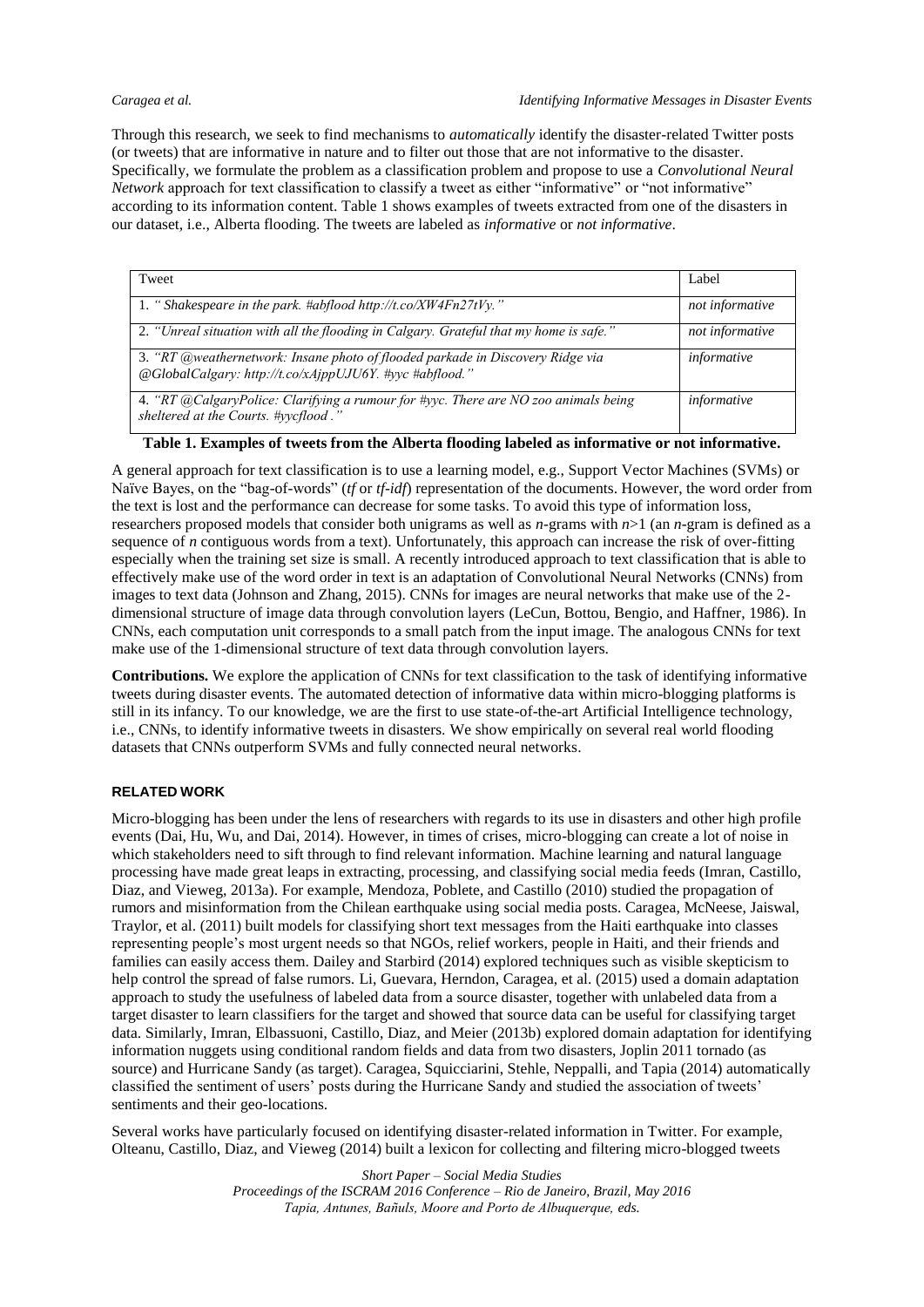from crisis events and showed that a crisis lexicon can improve the recall in detecting information relevant to a disaster. Moreover, Olteanu, Vieweg, and Castillo (2015) studied the type of information that is posted during different crisis events so that stakeholders know what information content to expect and what information sources are prevalent. The authors performed a statistical analysis of dependencies between types of crises and types of messages posted during these crises. In contrast, we use machine-learning techniques to identify information content in Twitter during crisis events. Similar to our work, there are a few other works that used machine learning for detecting useful information during crisis events. For example, Ashktorab, Brown, Nandi, and Culotta (2014) used a combination of classification, clustering, and extraction methods to extract actionable information for disaster responders. Imran, Elbassuoni, Castillo, Diaz, and Meier (2013c) trained classifiers to identify informative tweets in a dataset collected during the Joplin 2011 tornado, and subsequently classified the informative tweets into more specific types, such as *casualties and damage*, *donations, etc*. Finally, they extracted information nuggets such as location and time, for different types of tweets. Starbird and Palen (2010) studied information propagation in Twitter during mass emergencies through the re-tweet feature of Twitter, using North Dakota Red River floods and Oklahoma Wild fires. They mainly focused on the retweet aspect and analyzed the percentage of the retweets among the collected tweets to show that retweeting plays a major role in information sharing.

#### **SUPERVISED LEARNING ALGORITHMS**

We address the problem of identifying informative tweets during disaster events as a binary supervised classification problem, where the task is to predict if a tweet is informative (+ class) or not-informative (- class). We propose the use of Convolutional Neural Networks (CNN) and compare them with Support Vector Machines (SVMs) and Artificial Neural Networks (ANNs), using unigrams, unigrams + bigrams, and unigrams + bigrams + trigrams. We review these models for the binary case in this section.

**SVMs**: SVMs are binary classification models, commonly used for text classification (Bishop, 2007). Given a set of labeled inputs  $(\mathbf{x}_i, y_i)_{i=1,...,l}$ ,  $\mathbf{x}_i$  a feature vector and  $y_i \in \{-1,+1\}$ , learning an SVM is equivalent to learning a binary decision function  $f(x)$  whose sign represents the class assigned to an input **x**. This can be achieved by solving a quadratic optimization problem. During classification, **x***test* is classified based on the sign of the decision function,  $sign(f(\mathbf{x}_{test}))$  (i.e., if  $f(\mathbf{x}_{test})>0$ , then  $\mathbf{x}_{test}$  is assigned to the positive class; otherwise,  $\mathbf{x}_{test}$  is assigned to the negative class). We used SVM with a linear kernel and its SVM*Light* implementation.

**ANNs**: ANNs are classification models that are able to represent highly non-linear functions (Bishop, 2007). The ANNs have one input layer, one or more hidden layers and one output layer. Each layer has one or more neurons. The number of input neurons is equal to the dimension of the feature vector **x**; the number of output neurons is equal to 1 for binary classification problems; the number of hidden neurons is an input parameter. The *activation* of each neuron *i* in a hidden or output layer *j* is given by  $a_i^{(j)} = S(W_i^{(j-1)T}a^{(j-1)} + b_i, j > 2, a^{(1)} = x$ . S

is a non-linear activation function, e.g.,  $S(\mathbf{x}) = \frac{1}{\sqrt{2\pi}}$  $\frac{1}{1+e^{w^T x}}$  (the sigmoid function) or  $S(x) = \max(0, x)$  (the rectified

linear units, ReLU).  $W_i^{(j-1)T}$  is the *i*<sup>th</sup> row of the weight matrix  $W_i^{(j-1)}$ ,  $a_i^{(j-1)}$  is the input to layer *j*, and *b* is the bias term. Figure 1 (left side) shows the architecture of a fully connected neural network with a single hidden layer. The network in the example has five input neurons (i.e., the dimensionality of the input space is five), three hidden neurons and one output neuron. A connection exists between any neuron in one layer to any neuron in the next layer (e.g., between any neuron from the input layer to any neuron from the hidden layer).

The weights  $W^{(j-1)}$ , for all j>2, of an ANN are learned using the backpropagation algorithm, which employs the gradient descent to minimize the sum of squared errors (L2 loss) between the network output values and the target (i.e., the actual) values for these outputs, over the training examples. During classification, for an input **x**<sub>*test*</sub>, the network returns the probability of  $\mathbf{x}_{test}$  belonging to the positive class,  $P(y=+1|\mathbf{x}_{test})=S(W^{(f-1)T}a^{(f-1)}+b)$ , *f-1* is the layer before the final *f* (or output) layer, whereas  $P(y=1 | X_{test}) = 1 - P(y=+1 | X_{test})$ .

**Feature representation for SVMs and ANNs:** For text classification, the input to SVMs and ANNs is often the "bag of words" or "bag of *n*-grams" vectors. A vocabulary is first constructed, which contains all unique words or *n*-grams in a collection of documents. A document is then represented as a vector **x** with as many entries as the words in the vocabulary. An entry  $i$  in  $\bf{x}$  represents the frequency (in the document) of the i<sup>th</sup> word or *n*-gram from the vocabulary, denoted by  $x_i$ . For each component in the vector **x**, we used  $log(x_i + 1)$  and

normalized **x** to unit vectors. Using these representations, we trained SVMs and ANNs classifiers. A general problem with the "bag of words" is that it does not preserve the word order, whereas the "bag of *n*-grams"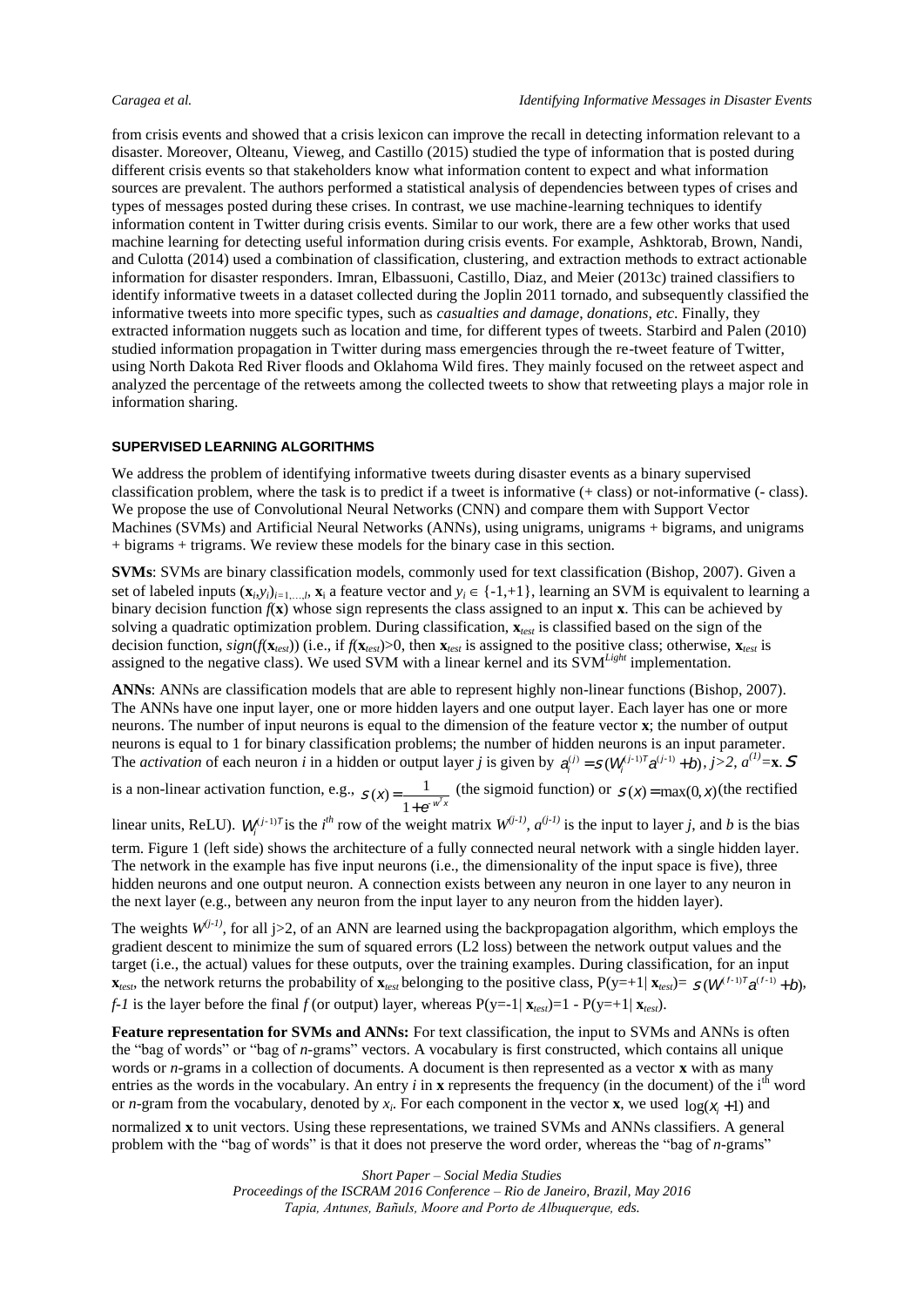results in high data sparsity for large values of *n* and hence, it is neither efficient nor effective, especially when the size of the labeled dataset is small. The CNNs for text classification make use of the internal structure of the data (the word order) and internally learn features that are useful for classification.

**CNNs**: CNNs for text classification (Johnson and Zhang, 2015) consist of a sequence of one or multiple pairs of convolutional and pooling layers, which can be arranged in a stack or in parallel. The output layer returns a prediction based on features that are learned internally by previous layers. Each convolutional layer has a variable number of computational units, with each unit corresponding to an *n*-gram (also known as short region) from the input text. The weights in a convolutional layer are shared across all short regions. Specifically, for an input **x**, the "activation" of a unit in a convolution layer is given by  $S(W<sup>T</sup> f(x) + b)$ , where  $r_1(x)$  is a region

vector corresponding to the  $l^h$  *n*-gram in **x**, and S is a non-linear activation function as in ANNs, e.g., the sigmoid logistic function or ReLU. Figure 1 (right hand side) shows the architecture of a convolutional neural network with only one pair of convolutional and pooling layers. The network has three computation units in the convolutional layer and one output unit. Examples of region vector representations  $r_l(x)$  of region size 2 corresponding to the input tweet "pray for Alberta !" and assuming a vocabulary  $\mathcal V$  given as follows  $\mathcal V =$ {"floods", "crisis", "!", "Alberta", "for", "pray"} are "pray for:"{0,0,0,0,0,1|0,0,0,0,1,0}, "for Alberta:" $\{0,0,0,0,1,0|0,0,0,1,0,0\}$ , and "Alberta !:" $\{0,0,0,1,0,0|0,0,1,0,0,0\}$ .

The weights of CNNs are learned using the backpropagation algorithm as in ANNs. The algorithm employs the stochastic gradient descent to minimize the sum of squared errors (L2 loss objective function) between the network output values and the target (i.e., the actual) values for these outputs, over the training examples. During classification, for an input  $\mathbf{x}_{\text{test}}$ , the network returns the probability of  $\mathbf{x}_{\text{test}}$  belonging to the positive class.



**Figure 1. Fully connected neural network (left hand side); Convolutional Neural Network (right hand side).**

In experiments, we used the implementation of ANNs and CNNs available online,  $\frac{1}{1}$  as described in (Johnson and Zhang, 2015). The number of neurons in the hidden layer of ANNs and the number of neurons (weight vectors) in the convolution layer of CNNs are both set to 1000 (based on a development set).

### **TWITTER DATA**

In order to evaluate the effectiveness of CNN models for identifying informative tweets during crisis events, in our experiments we used a subset of the Twitter data available from the CrisisLex project.<sup>2</sup> Specifically, we used data from six flood events, which are available from the CrisisLexT26 collection (Olteanu et al., 2015). This collection contains tweets from 26 crises that are manually annotated by crowd-sourced workers with tweet informativeness (*informative* or *not informative*). There are about 1000 tweets manually annotated in each of the 26 crises. A summary of the data used in our experiments is shown in Table 2.

-

<sup>&</sup>lt;sup>1</sup> riejohnson.com/cnn\_data.html

<sup>&</sup>lt;sup>2</sup> http://crisislex.org/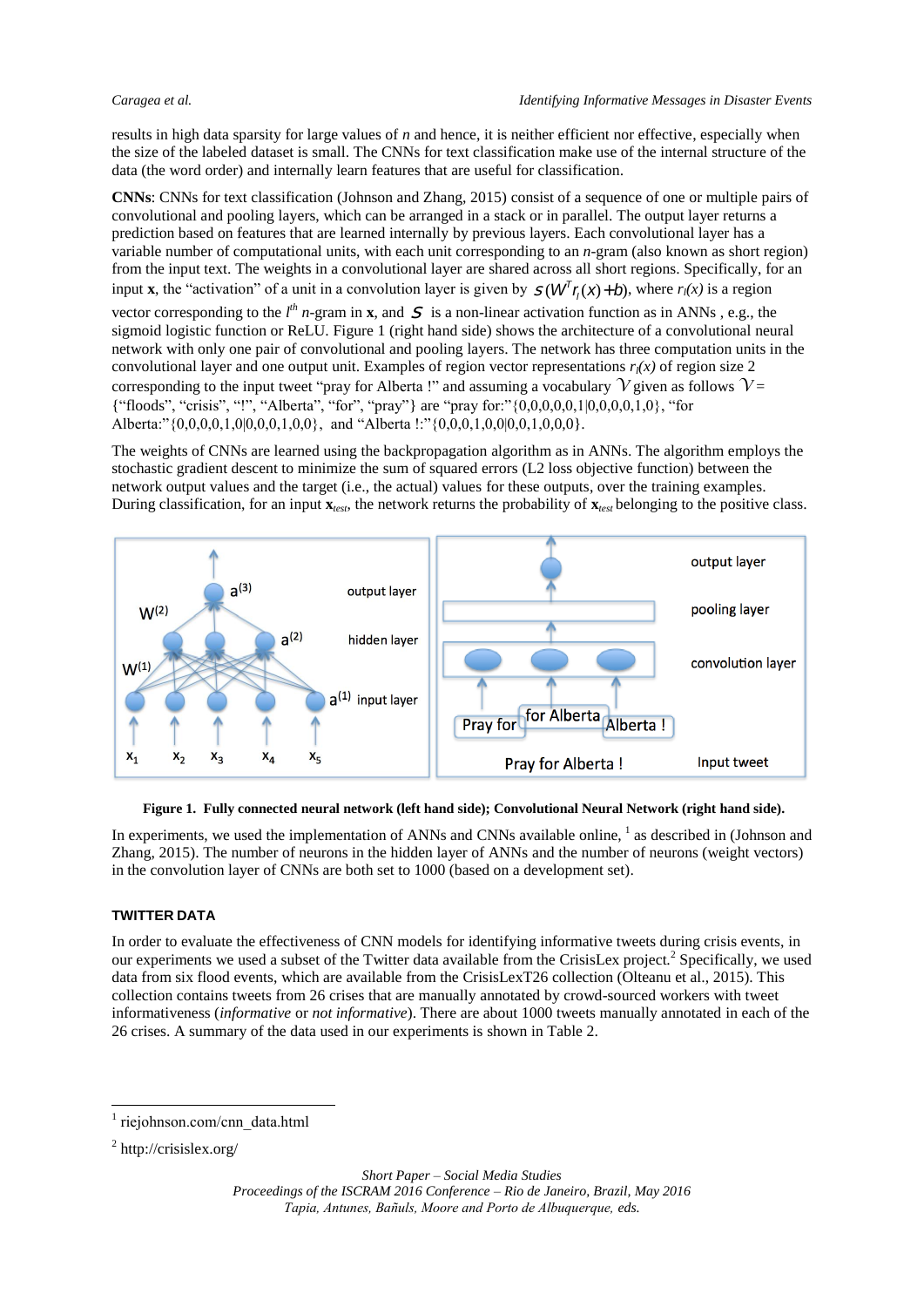| <b>Disaster Name (Year)</b> | <b>Disaster Initial</b> | <b>Num. Positive</b> | <b>Num.</b> Negative | <b>Total</b> |
|-----------------------------|-------------------------|----------------------|----------------------|--------------|
| Philipinnes floods (2012)   |                         | 761                  | 145                  | 906          |
| Colorado floods (2013)      |                         | 768                  | 157                  | 925          |
| Queensland floods (2013)    |                         | 728                  | 191                  | 919          |
| Sardinia floods (2013)      |                         | 631                  | 294                  | 925          |
| Alberta floods (2013)       |                         | 684                  | 297                  | 981          |
| Manila floods (2013)        | M                       | 628                  | 293                  | 921          |

|  |  |  |  |  |  |  |  | Table 2. Summary of disaster data used in experiments. |
|--|--|--|--|--|--|--|--|--------------------------------------------------------|
|--|--|--|--|--|--|--|--|--------------------------------------------------------|

#### **EXPERIMENTS AND RESULTS**

We compare results of experiments obtained using supervised classification based on CNNs with those obtained using supervised classification based on SVMs and ANNs. The SVM and ANN classifiers are trained on unigrams, unigrams + bigrams, and unigrams + bigrams + trigrams. In our experiments, we used the set of tweets from Philippines, Colorado, and Queensland floods as the training set, denoted by PCQ, the set of tweets for Manila floods as the development set, denoted by M, and the set of tweets from Alberta and Sardinia floods as two independent test sets, denoted by A and S, respectively. The development set was used to estimate model hyper-parameters, e.g., the number of neurons in a layer, or the value of *n* in *n*-grams. We report the accuracy on each test set independently, as well as the average classification accuracy of both test sets. We did not perform stemming, and did not remove stop-words or punctuation.

Table 3 shows the results of the comparison of CNNs of region size 2 with SVM classifiers, trained using three feature types: unigrams: SVM(1), unigrams + bigrams: SVM(2), and unigrams + bigrams + trigrams: SVM(3). The table shows also the results of the comparison of CNNs of region size 2 with ANN classifiers, trained using unigrams + bigrams:  $\text{ANN}(2)$ .  $\text{ANN}(2)$  resulted in the highest performance among  $\text{ANN}(1)$  and  $\text{ANN}(3)$  (data not shown). As can be seen from the table, the CNNs outperform SVM and ANN classifiers trained using unigrams and *n*-gram features alone or in combination. This suggests that the CNNs effectively exploit the internal structure of the textual data to generate features that are used by the top layer to make predictions.

| <b>Train/Test</b>            | <b>Naïve</b> | SVM(1) | SVM(2) | SVM(3) | ANN(2) | CNN(2) |
|------------------------------|--------------|--------|--------|--------|--------|--------|
|                              | Approach     |        |        |        |        |        |
| PCQ/M                        | 68.18        | 77.74  | 78.39  | 78.50  | 80.46  | 82.52  |
| PCQ/S                        | 68.21        | 70.59  | 71.24  | 71.57  | 74.49  | 75.90  |
| PCO/A                        | 69.72        | 76.96  | 78.29  | 78.19  | 77.88  | 79.31  |
| PCQ/S+A: Average performance | 68.96        | 73.77  | 74.76  | 74.88  | 76.18  | 77.61  |

### **Table 3. Summary of disaster data used in experiments.**

The performance of SVMs is generally lower than or very similar to the performance of ANNs on both test sets. For example, the best performance of SVM on Sardinia floods is 71.57% using unigrams + bigrams + trigrams, i.e., SVM(3), whereas the performance of ANN using unigrams and bigrams is 74.49%. A naïve approach that classifies every example in the majority class shows an accuracy of 68.21% on Sardinia floods. The CNN(2) outperforms both SVM and ANN generally by at least 1.5%. The fact that millions of tweets are posted during disaster events on social media sites, the 1.5% improvement in performance adds substantial value to using CNNs in disasters events to find informative messages and filter out not informative messages.

### **SUMMARY AND CONCLUSION**

Previous research suggests that data gleaned from social media contributions have both significant value to emergency responders and are difficult to use. Responders seek an enhanced operational picture during any disaster, which grants them better situational awareness. The strongest contribution of this paper is the improvement in accuracy of identifying informative tweets during disaster events using state-of-the-art Artificial Intelligence (AI) technology, i.e., Convolutional Neural Networks (CNNs). We showed that the CNNs are able to predict the informative tweets and filter out the tweets that are not informative in nature. In time, such AI technologies could pinpoint the joy of having survived a falling tree, the horror of a bridge washing out or the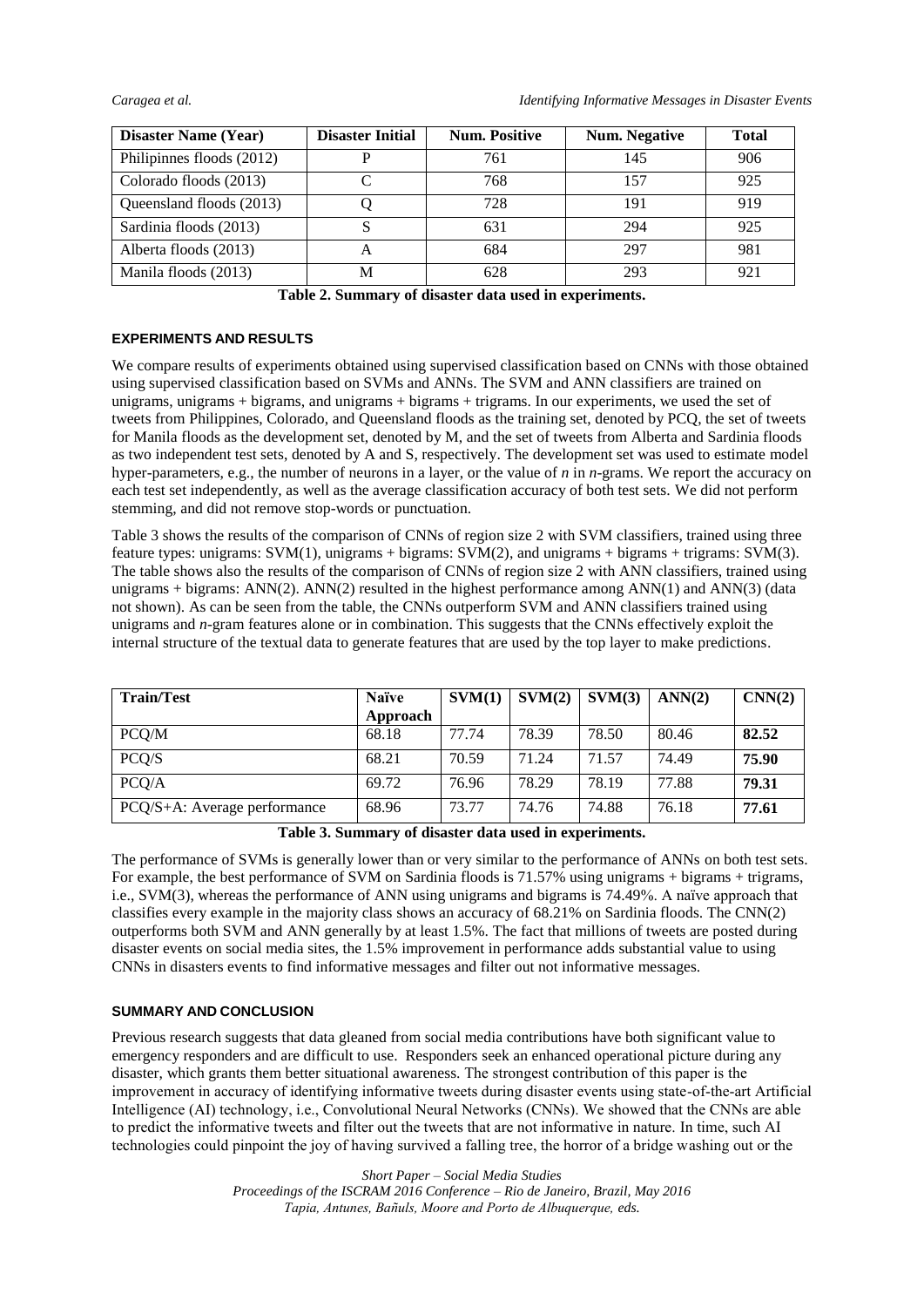fear of looters in action. This is one strong step along the path to providing official responders with truly actionable information in real time based on social media data. Using domain adaptation techniques in conjunction with Convolutional Neural Networks would be an interesting future direction to pursue.

#### **ACKNOWLEDGMENTS**

We thank the National Science Foundation for support from the grants IIS #1526542 and IIS #1526678 to Cornelia Caragea and Andrea Tapia. The views and conclusions contained in this document are those of the authors and should not be interpreted as necessarily representing the official policies, either expressed or implied, of the National Science Foundation. We also wish to thank our anonymous reviewers for their constructive comments.

#### **REFERENCES**

- 1. Ashktorab, Z., Brown, C., Nandi, M., Culotta, A. (2014) Tweedr: Mining Twitter to Inform Disaster Response. In: Proceedings of ISCRAM 2014, 354-358, University Park, PA.
- 2. Bishop, C. (2007). Pattern Recognition and Machine Learning. Springer. 2007.
- 3. Caragea, C., McNeese, N., Jaiswal, A., Traylor, G., Kim, H.-W., Mitra, P., Wu, D., … Yen, J. (2011). Classifying Text Messages for the Haiti Earthquake. In: ISCRAM 2011, Lisbon, Portugal.
- 4. Caragea, C., Squicciarini, A., Stehle, S., Neppalli, K., & Tapia, A. Mapping Moods: Geo-Mapped Sentiment Analysis during Hurricane Sandy. In: ISCRAM 2014, University Park, Pennsylvania, USA.
- 5. Castillo, C., Mendoza, M., & Poblete, B. (2011). Information Credibility on Twitter. WWW '11 Proceedings of the 20th international conference on World Wide Web (pp. 675–684). ACM.
- 6. Dai, W., Hu, H., Wu, T., and Dai, Y. (2014) "Information Spread of Emergency Events: Path Searching on Social Networks." The Scientific World Journal Volume 2014 (2014).
- 7. Dailey, D., & Starbird, K. (2014). Visible Skepticism: Community Vetting after Hurricane Irene. In Proceedings of the 11th International ISCRAM Conference. University Park, Pennsylvania, USA. 777 - 781.
- 8. Imran, M., Castillo, C., Diaz, F., Vieweg, S. (2013a). Processing Social Media Messages in Mass Emergency: A Survey. Journal of the ACM Computing Surveys (CSUR) Volume 47 Issue 4, July 2015, Article No. 67.
- 9. Imran, M., Elbassuoni, S., Castillo, C., Diaz, F. and Meier, P. (2013b) Practical Extraction of Disaster-Relevant Information from Social Media. In: Proceedings of WWW 2013, 1021-1024, Rio de Janeiro, Brazil.
- 10. Imran, M., Elbassuoni, S., Castillo, C., Diaz, F. and Meier, P. (2013c) Extracting Information Nuggets from Disaster-Related Messages in Social Media. In: Proceedings of the ISCRAM 2013, 791-800.
- 11. Johnson, R., and Zhang, T. (2015). Effective Use of Word Order for Text Categorization with Convolutional Neural Networks. In Proceedings of NAACL 2015.
- 12. LeCun, Y., Bottou, L., Bengio, Y., and Haffner, P. 1998. Gradient-based learning applied to document recognition. In Proceedings of the IEEE, pages 2278–2324.
- 13. Li, H., Guevara, N., Herndon, N., Caragea, D., Neppalli, K., Caragea, C., Squicciarini, A., Tapia, A. (2015). Twitter Mining for Disaster Response: A Domain Adaptation Approach. In: ISCRAM 2015.
- 14. Mendoza, M., Poblete, B., & Castillo, C. (2010). Twitter under Crisis: Can we trust what we RT? New York (pp. 71–79). ACM Press.
- 15. Olteanu, A., Vieweg, S., Castillo, C. 2015. What to Expect When the Unexpected Happens: Social Media Communications Across Crises. In CSCW '15. ACM, Vancouver, BC, Canada.
- 16. Olteanu, A., Castillo, C., Diaz, F., Vieweg, S. 2014. CrisisLex: A Lexicon for Collecting and Filtering Microblogged Communications in Crises. In: ICWSM'14, AAAI Press, Ann Arbor, MI, USA.
- 17. Palen, L., Vieweg, S., & Anderson, K. M. (2010). Supporting "Everyday Analysts" in Safety- and Time-Critical Situations. The Information Society, 27(1), 52–62.
- 18. Starbird, K., and Palen, L. (2010). Pass It On? : Retweeting in Mass Emergency. In Proceedings of the 7th ISCRAM Conference, Seattle, WA.
- 19. Starbird, K., Palen, L., Hughes, A. L., & Vieweg, S. (2010). Chatter on the Red: What Hazards Threat Reveals About the Social Life of Microblogged Information. In: CSCW '10 (pp. 241–250).
- 20. Tapia, A. and Moore, K. (2014), Good Enough is Good Enough: Overcoming Disaster Response Organizations' Slow Social Media Data Adoption Special Issue on Technologies for Disaster Response. Journal of Computer